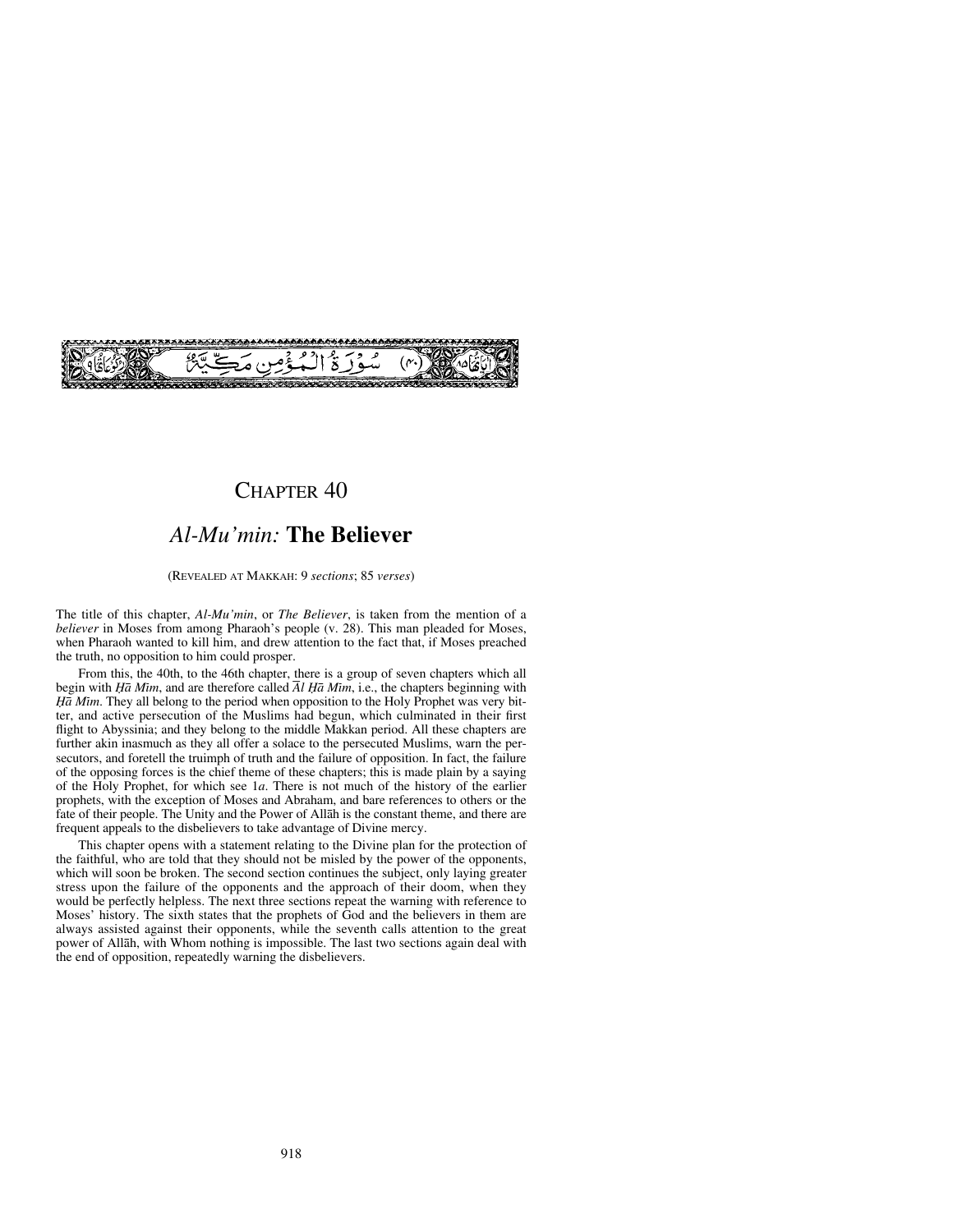### SECTION 1: **Protection of the Faithful**

In the name of Allåh, the Beneficent, the Merciful.

**1** Beneficent God!*<sup>a</sup>*

**2** The revelation of the Book is from Allåh, the Mighty, the Knowing,

**3** Forgiver of sin and Acceptor of repentence, Severe to punish, Lord of bounty.*<sup>a</sup>* There is no God but He; to Him is the eventual coming.

**4** None dispute concerning the messages of Allåh but those who disbelieve, so let not their control in the land deceive thee.

**5** Before them the people of Noah and the parties after them rejected (prophets), and every nation purposed against its messenger to destroy him, and disputed by means of falsehood to render null thereby the truth, so I seized them; how (terrible) was then My retribution!

**6** And thus did the word of thy Lord prove true against those who disbelieve that they are the companions of the Fire.

**7** Those who bear the Throne of Power and those around it celebrate the praise of their Lord and believe in

يِسْسِهِ اللهِ الرَّحْسَانِ الرَّحِي حُــم ۞ تَّذِيْلُ الْكِتْبِ مِنَ اللَّهِ الْعَزِيْزِ الْعَلِيْوِ خَافِرِ اللَّاشِّ وَتَكْلِلِ التَّوْبِ شَدِيْلِ العقاب وى الطَّرْلِ لَا لِلهَ الْأَهْرَ اليَّهِ الْبَصِيْرُ® مَا يُجَادِلُ فِيٍّ أَيْتِ اللَّهِ إِلَّا الَّذِيْنَ كَفَرُوْا فَبَلَا يَغْدُرُهَا فَتَقَلَّّهُمْ فِي الْبِلَادِ @ كَذَّبَتْ قَتْلَهُمْ قَوْمُ نُؤْجِ وَٱلْآَهَزَابُ مِنْ بَعْبِيهِمْ ۖ وَهَمَّتْ كُلُّ أَمَّتَةٍ برَسُولِهِمْ لِيَأْخُذُوهُ وَجْدَلُوْا بِالْبَاطِلِ لِيُدْحِضُوْا بِهِ الْحَقِّ فَأَخَذْتُهُ وَمُ نَكَيْفَ كَانَ عِقَابٍ ۞ وَكَذَٰ لِكَ حَقَّتْ كَلَّمَتُ رَبَّكَ عَلَى الَّذِبْنَ كَفَدُدًّا أَنَّهُكُّمُ أَصُحْبُ النَّابِنِيَّ آلَنْ يَنِّ يَجْمِلُوْنَ الْعَرْشَ وَمَنْ حَوْلَةُ يَسَبِّعُونَ بِحَمْلِ رَبِّهِمْ وَ يُؤْمِنُونَ

<sup>1</sup>*a.* In a saying of the Holy Prophet occur the words: "If you are attacked by night, say *H* $\bar{a}$  *Mim*, they shall not be made victorious", where  $\bar{h}\bar{a}$  mim is explained as meaning, *Allåhumma*, or *O Allåh!* (N, LL). I'Ab gives the following three interpretations: It is the great name of Allāh; it is an oath; the two letters are an abbreviation for *al-Rahmān*, i.e., the Beneficent (IJ). They may be abbreviations as well for *Hamid* (Praised) and *Majid* (Glorious), or for *Ïayy* (the Living) and *Qayy∂m* (the Self-Subsisting), or for *Ra√mån* (Beneficent) and *Rahim* (Merciful).

<sup>3</sup>*a.* Of the four attributes, the first two and the last refer to Divine forgiveness, mercy and bounty, while only one refers to punishment of evil, and thus the attribute of mercy preponderates even when punishment is spoken of.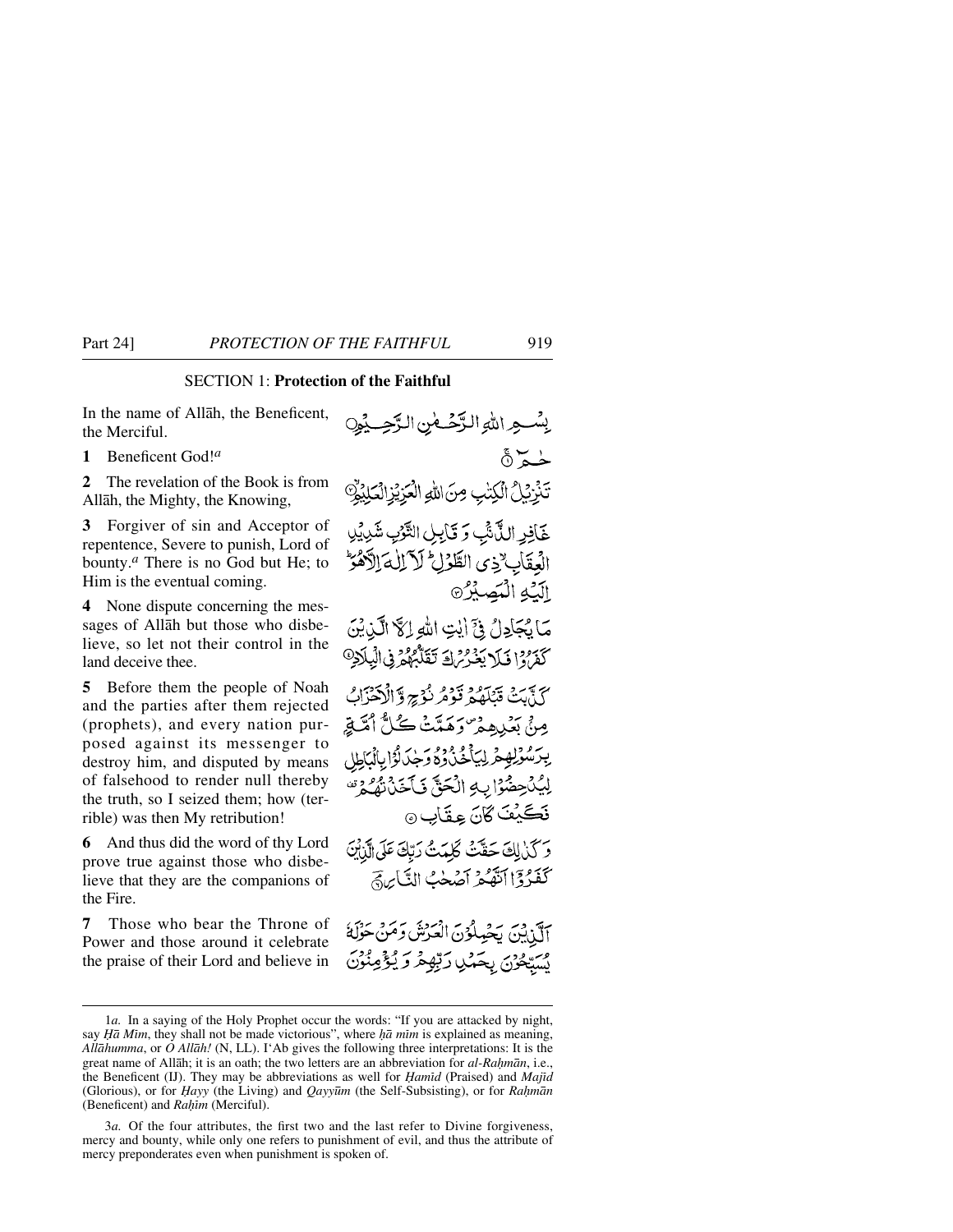Him and ask protection for those who believe:*<sup>a</sup>* Our Lord, Thou embracest all things in mercy and knowledge,*<sup>b</sup>* so protect those who turn (to Thee) and follow Thy way, and save them from the chastisement of hell.

**8** Our Lord, make them enter the Gardens of perpetuity, which Thou hast promised them and such of their fathers and their wives and their offspring as are good. Surely Thou art the Mighty, the Wise:*<sup>a</sup>*

**9** And guard them from evil, and whom Thou guardest from evil this day, Thou hast indeed mercy on him. And that is the mighty achievement.

فيفرون للّذرقين امبودا بمرَّتنا وَسِعْتَ كُلَّ شَيْءٍ رَّحْمَةً تَّوَعِلُّمَّا فَأَغْفِرُ لِلَّذِينَ تَأْبُوْا وَ اتَّبَعُوْا سَبِيْلَكَ وَقِهِ عَذَابَ الْجَحِيْمِينَ دِينَا وَ آدْخِلْهُمْ جَنَّتِ عَدْنِ الَّتِيْ وَ عَدْيَ تَقْعُرُ وَ مَنْ صَلَّحَ مِنْ إِيَانِكُمْ بِهِ مَنْ الْمُؤْمِنُ وَدَيْتِهِ يَوْسَلِيْكَ آَنَتَ الْعَدْ يُزُ الْحَڪِيْعُرُ۞ وَقِهِهُ السَّبَاٰتِ وَ مَنْ نَقِ السَّيَّاتِ يَدْمَيِنِ نَقَيْلُ رَحِمْتَهُ وَذٰلِكَ هُوَ الْفَوْمُ الْعَظِيْمَ ﴾

#### SECTION 2: **Failure of Opponents**

**10** Those who disbelieve are told: Certainly Allåh's hatred (of you), when you were called upon to the faith and you rejected, was much greater than your hatred (now) of yourselves.*<sup>a</sup>*

**11** They say: Our Lord, twice hast Thou made us die, and twice hast إِنَّ الَّذِينَ كَفَرَوْا مِنَا َدَوْنَ لَهَفْتُ اللَّهِ آڪٽِرُ مِنْ مُقْتِلَةُ آنفُسُڪُهُ اِذْ تَّنْ عَوْنَ إِلَى الْأَبِيْهَانِ فَتَكَفَّرُوْنَ ۞ قَالُوْارَيِّنَا آمَدَّنَا انْتَنَايِنِ وَآَحِيِيْنَا اثْنَتَيْنِ فَاعْتَرِفْنَا بِنُلُّوُبِنَا فَهَلْ

8*a.* The wives and offspring of the faithful, those of them who do good, are here mentioned as entering paradise along with them.

10*a.* The violent hatred referred to is the hatred of the evildoers for themselves, when the evil consequences of their evil deeds become manifest to them. How much

<sup>7</sup>*a.* Those *who bear the 'arsh* or the Throne of Power are not the bearers of any material thing; see 7:54*b* for *'arsh*. Generally the words are explained as meaning angels, but see 7:54*b*, where I have explained these words as meaning bearers of Divine messages, i.e., the prophets, while those around it are the faithful who, walking in the footsteps of the prophets, carry the Divine message to the world. See also 69:17*a*, where another explanation is given.

<sup>7</sup>*b.* Here we are told that Divine mercy is as comprehensive as Divine knowledge, and they both extend over all things. No other religion takes such a broad view of the mercy of the Divine Being.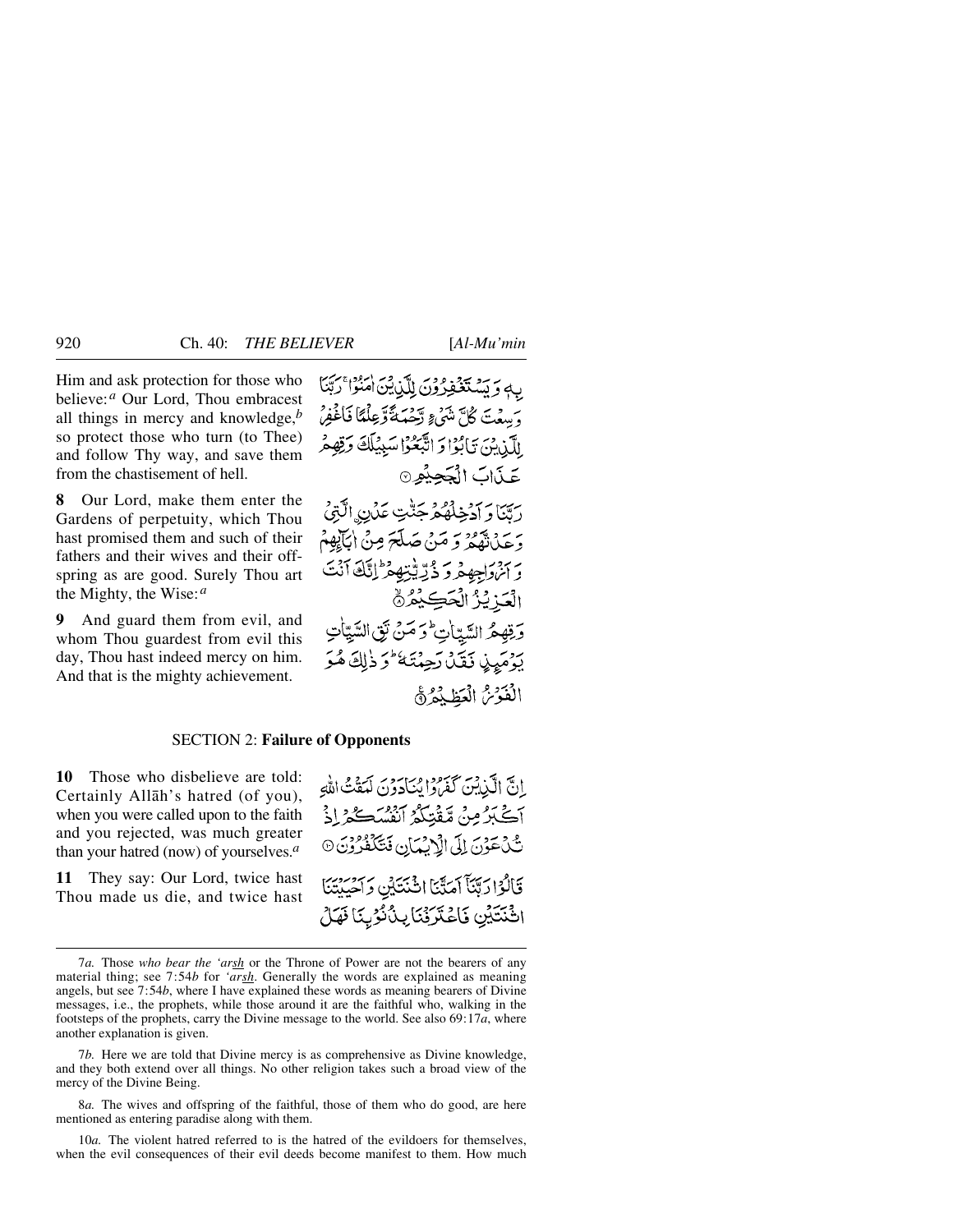Thou given us life;*<sup>a</sup>* so we confess our sins. Is there then a way of escape?

**12** That is because when Allåh alone was called upon, you disbelieved, and when associates were given to Him, you believed.*<sup>a</sup>* So judgment belongs to Allåh, the High, the Great.

**13** He it is Who shows you His signs and sends down for you sustenance from heaven,<sup>*a*</sup> and none minds but he who turns (to Him).

**14** So call upon Allåh, being sincere to Him in obedience, though the disbelievers are averse —

**15** Exalter of degrees, Lord of the Throne of Power, He makes the spirit to light by His command upon whom He pleases of His servants,*<sup>a</sup>* that he may warn (men) of the day of Meeting —

**16** The day when they come forth. Nothing concerning them remains hidden from Allåh.*<sup>a</sup>* To whom belongs the kingdom this day? To Allåh, the One, the Subduer (of all).

الله الوَاحِيا الْقَطَّابِنِ ﴾

إِلَىٰ خُرُوۡجٍ قِنۡنَ سَبِيۡيَٰلِ ۞

greater must have been the hatred of Allåh, the Fountain-head of purity, for them when they committed those deeds! How Forbearing and Merciful was He not to visit them with immediate punishment!

11*a.* The first state of death is the state of nothingness from which man is brought into existence, the second life being the life after death.

12*a.* In almost all the great religions at the advent of Islåm, some kind of *shirk* was mixed with the doctrine of pure Unity to which Islåm invited people.

13*a.* The meaning is simply that *God provides the means of sustenance*; or, the sustenance from heaven means the spiritual sustenance.

15*a.* The *r∂√* (spirit) is here spoken of as being granted only to the elect, and the object is to warn men; hence *r∂ƒ* means the Divine revelation, not the soul which is given to every man. By the day of Meeting is meant the day of meeting with God.

16*a.* It is implied that the hidden consequences of the deeds will be made manifest on that day, for from Allåh nothing is hidden.

ذٰلِكُمُ بِآيَّةَ إِذَادُعِيَ اللَّهُ وَحَكَاةُ كَفَرَدْ وَإِنْ يُشْرَكَ بِهٖ تَؤْمِنُوْا فَالْحُكْمُ لِلَّهِ الْعَلِيِّ الْكَيْبِيْرِ @ هُوَ الَّذِي يُرِيْكُمُ إِيْتِهِ وَيُكَرِّلُ لَكُمْ قِنَ السَّبَكَّ بِهِ مِنْ قَالَتِهَا يَتَلَكَّرُ اللَّا مَنْ يُبْنِدُبُ ۞ فَأَدْعُوا اللَّهَ مُخْلِصِيْنَ لَمْ البِّابِيْنَ وَكَّرْكُرِيَّ الْكُفْلُوْنَ @ رَفِيْعُ اللَّاسَ جٰتِ ذُو الْعَدَّشَ ۚ يُٰلُقِي الزَّوْحَ مِنْ آمْرِهِ عَلَىٰ مَنْ تِينَا كَمُّ مِنْ عِبَادِمِ لِيُنْذِينَ يَوْمَرِ الشَّلَاقِ ﴾ يَوْمَرِ هُمْ بِلِيرُ، وْنَ ةَ لَا يَخْفَى عَلَى اللهِ مِنْهُمْ شَيْءٌ لِلَّذِي الْمُلْكُ الْبَدْهَ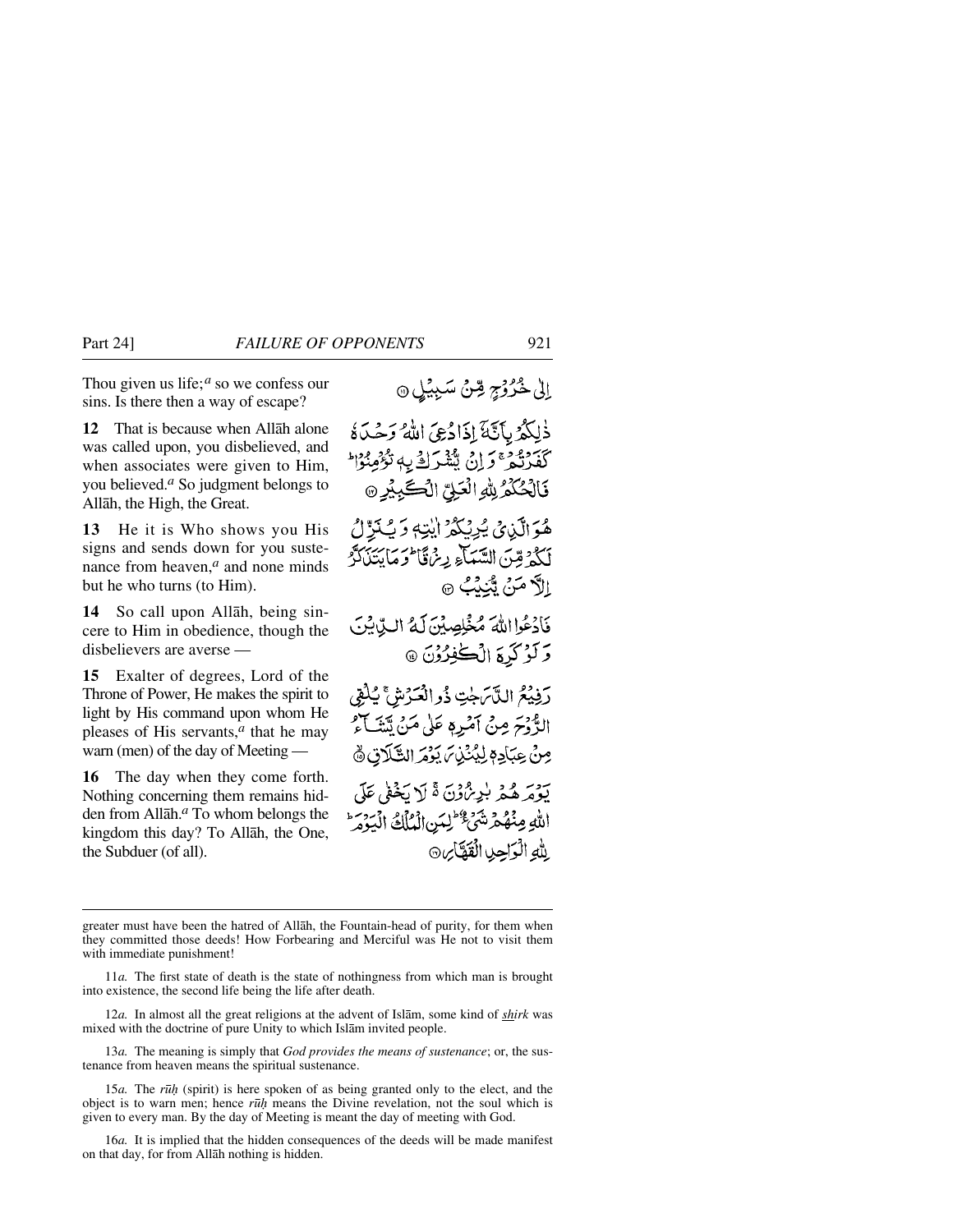**17** This day every soul is rewarded what it has earned. No injustice this day! Surely Allåh is Swift in Reckoning.

**18** And warn them of the day that draws near,*<sup>a</sup>* when hearts, grieving inwardly, rise up to the throats.*<sup>b</sup>* The iniquitous will have no friend, nor any intercessor who should be obeyed.

**19** He knows the dishonesty of eyes and that which the breasts conceal.

**20** And Allåh judges with truth. And those whom they call upon besides Him judge naught! Surely Allåh is the Hearing, the Seeing.

اليومر تَجْزٰى كُلُّ نَفْسٍ بِمَاكَسَبَتْ لَا ظُلْمَ الْبَوْمَ إِنَّ اللَّهَ سَرِيْعُ الْحِسَابِ وَآنَنْ تُرْهُمْ يَوْمَرَ الْأَرْفَةِ لِذِالْقُلُوْبُ لَـدَى الْحَنَاجِرِ كَظِيِينَ هُ مَـا لِلطَّلِمِيثِينَ مِنْ حَمِيثِهِ وَّ لَا شَفِيْعِ تُطَاءُهُ يَعْلَمُ خَآيِنَةَ الْأَعْلَيْنِ رَمَا تُخْفِي الصَّدْدُرُ @ وَاللَّهُ يَقْضِى بِالْحَقِّ وَالَّذِينَ يَدْعُنَ مِنْ دُوْنِيَةِ لَا يَقْضُوْنَ بِشَيْءٍ إِلَيْ اللَّهَ هُوَ السَّمِيْعُ الْبَصِيْرُ؟

#### SECTION 3: **A Warning in Moses' History**

**21** Have they not travelled in the land and seen what was the end of those who were before them? Mightier than these were they in strength and in fortifications *<sup>a</sup>* in the land, but Allåh destroyed them for their sins. And they had none to protect them from Allåh.

**22** That was because there came to them their messengers with clear arguments, but they disbelieved, so Allåh destroyed them. Surely He is Strong, Severe in Retribution.

**23** And certainly We sent Moses with Our messages and clear authority, آؤكثر بَسَبْرُوْا فِي الْأَدْضِ فَيَنْظُرُوْا كَنْفَ كَانَ عَاقِبَةُ الَّذِيْنَ كَانَوْا مِنْ قَبْلِهِمْ كَانْزَاهُمْ آشَلَّ مِنْهُمْ قُوَّةً وَّ إِنَّائِرَا فِي الْأَمْرُضِ فَأَخَذَهُمْ اللهُ بِبِنْ نُوْبِهِمْ وَمَ يَا كَانَ لَهُمْ قِنَ اللهِ مِنْ وَّاتِ۞ ذٰلِكَ بِٱنَّهُمُ كَانَتْ تَأْتِيْهِمْ رُسُلُهُمْ بِالْبَيِّنْتِ نَكَفَّرُوْا نَآخَذَهُمْ اللَّهُ ۖ إِنَّهُ تَوِيٌّ شَدِيبُكُ الْعِقَابِ ۞ وَلَقَدْ آَمُ سَلَّنَا مُؤْسَى بِالْبِيْنَا وَ سُلُطْنٍ مُّبِيَّنٍ ﴾

<sup>18</sup>*a. Åzifah* is from *azafa*, meaning *it drew near* (LL), and hence *yaum al-åzifah* is *the day that draws near*. It is the nearer punishment of this life that is spoken of here.

<sup>18</sup>*b.* The verse depicts the state of the hearts of the disbelievers on the day of their vanquishment.

<sup>21</sup>*a. Åthår* is plural of *athar*, which means *a mark*, and also *a monument* or *memorial of antiquity*. Here it is considered to signify *great buildings* and *fortifications* (JB).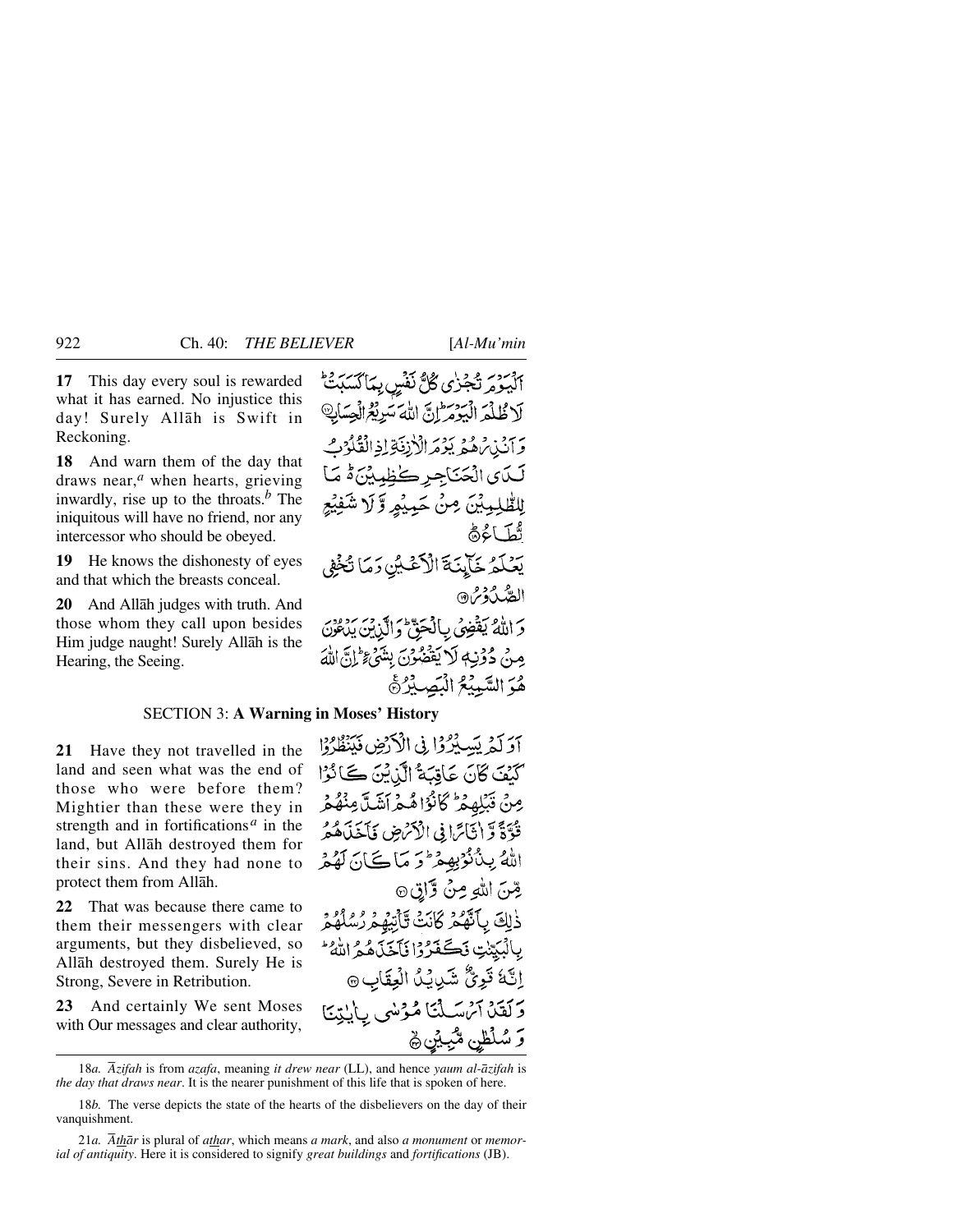**24** To Pharaoh and Håmån and Korah,*<sup>a</sup>* but they said: A lying enchanter!

**25** So when he brought to them the Truth from Us, they said:*<sup>a</sup>* Slay the sons of those who believe with him and keep their women alive. And the plot of the disbelievers is bound to fail.

**26** And Pharaoh said: Leave me to slay Moses and let him call upon his Lord. Surely I fear that he will change your religion or that he will make mischief to appear in the land.

**27** And Moses said: Truly I seek refuge in my Lord and your Lord from every proud one who believes not in the day of Reckoning.

#### SECTION 4: **A Believer of Pharaoh's People**

**28** And a believing man of Pharaoh's people, who hid his faith, said: Will you slay a man because he says, My Lord is Allåh, and indeed he has brought you clear arguments from your Lord? And if he be a liar, on him will be his lie, and if he be truthful, there will befall you some of that which he threatens you with. Surely Allåh guides not one who is a prodigal, a liar.*<sup>a</sup>*

دَ قَالَ سَجُلٌ مُّؤْمِنٌ مِّ قِبْ فِي أَلِ بِذِعَوْنَ بِكَنْتُمُ إِنْسَانَةَ ٱتَقْتُلُوْنَ بِرِ مِلَّا أَنْ يَقْوُلَ بِرَبِّيِّ اللَّهُ وَقَدْ جَاءَكُمْ بِّكُمْ وَإِنْ تَكُ كَاذِبًا بِأَلْمِيَتِنْتِ مِنْ سَ فَعَلَيْكِ كَيْدِيْهُ وَإِنْ قَبْحُهُ صَادِقًا يَّصِبُكُمُ بَعُضُ الَّذِيْ يَعِنْ كُمِّ إِنَّ اللَّهَ لَا يَهْدِيْ مَنْ هُوَمُسُرِيٌّ كَيْأَاتٌ ۞

<sup>24</sup>*a.* The words do not indicate that the message to Pharaoh and Håmån and Korah was given at one and the same time. All that is meant is that these three were the chief men who did not accept his message and they were destroyed. Of these Korah was an Israelite; see 28:76*a*.

<sup>25</sup>*a.* It is not meant that all the three persons mentioned in the previous verse met Moses with this reply. A perusal of the verses that follow will show that the speaker here is only Pharaoh, as advised by his chiefs, both he and Håmån being mentioned by name, the latter in v. 36, while no mention is made of Korah.

<sup>28</sup>*a. Some of that* with which they are threatened will befall them, because the mercy of Allåh wards off some of the deserved punishment. Compare the believer's argument with that advanced by Gamaliel to deal leniently with the apostles of Christ: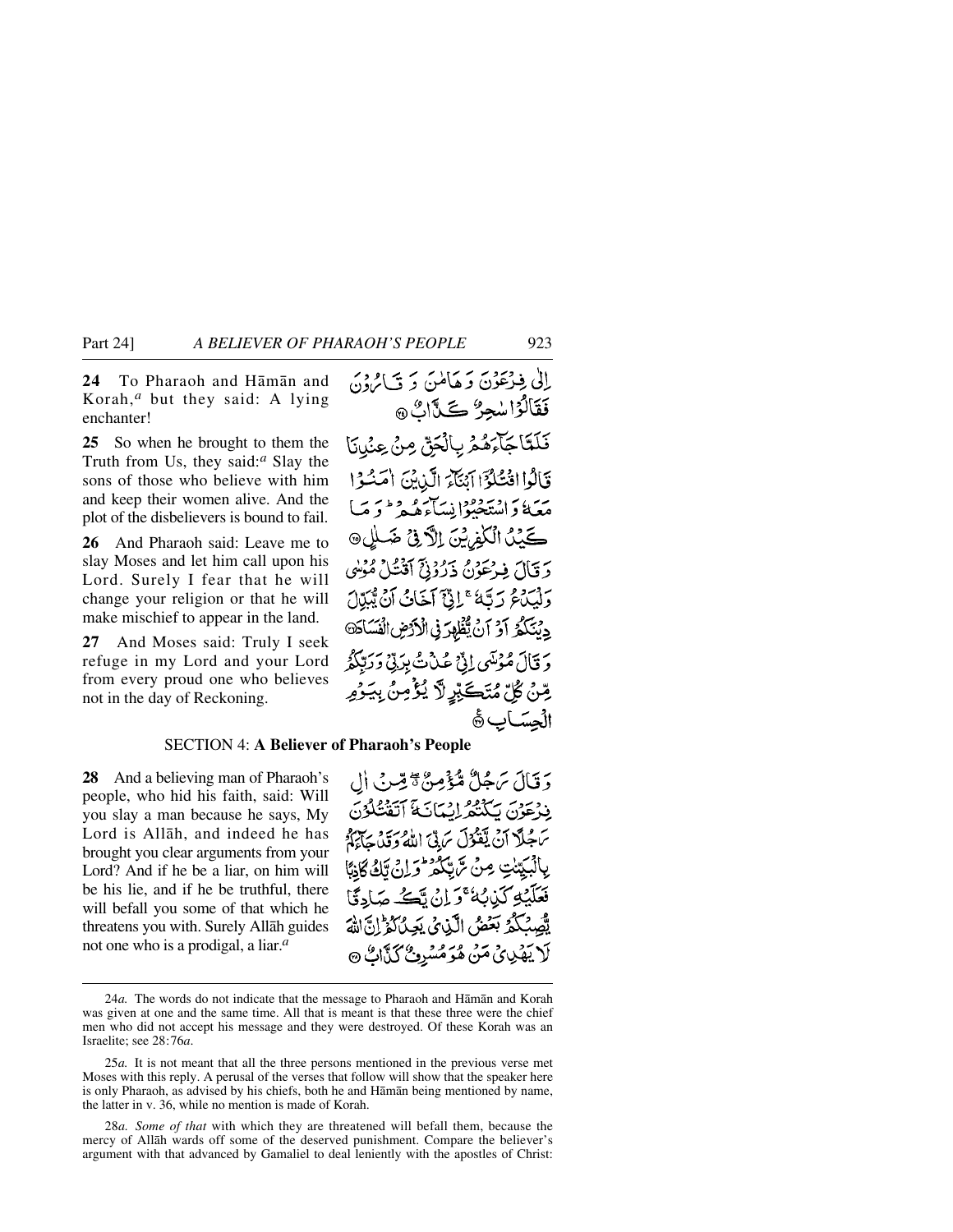**29** O my people, yours is the kingdom this day, being masters in the land, but who will help us against the punishment of Allåh, if it comes to us? Pharaoh said: I only show you that which I see and I guide you only to the right way.

**30** And he who believed said: O my people, surely I fear for you the like of what befell the parties,*<sup>a</sup>*

**31** The like of what befell the people of Noah and 'Ād and Thamūd and those after them. And Allåh wishes no injustice for (His) servants.

**32** And, O my people, I fear for you the day of Calling out*a*—

**33** The day on which you will turn back retreating, having none to save you from Allåh; and whomsoever Allåh leaves in error there is no guide for him.

**34** And Joseph indeed came to you before with clear arguments, but you ever remained in doubt as to what he brought you; until, when he died, you said: Allåh will never raise a messenger after him. Thus does Allåh leave him in error who is a prodigal, a doubter —

يْقَوْمِ لَكُمُ الْمُلْكُ الْيَوْمَ ظْهِرِيْنَ فِي الْأَكْرَضِ فَسَنَّ يَنْصُرُنَا مِنْ يَأْسِ اللهِ إِنْ جَآءَ نَا تَالَ فِيهُ عَوْنَ مَأَ أيرنبكم الآبمآ آيري وَ مَأَ أَهْدِنِكُمُ إلَّا سَبِيْلَ الرَّشَادِ @ وَقَالَ الَّذِيَّ امَنَ يُقَوِّمِ إِنَّ آخَانُ عَلَيْكُمْ مِّثْلَ يَزْمِرالْأَخْزَابِ ۞ مِثْلَ دَأْبٍ قَوْمٍ نُوْجٍ وَّعَادِ وَّ شَيْرَدَ دَ الَّذِينَ مِنْيَ بَعَيْدِهِ مِرْحَمَ مَبَا اللَّهُ يُرِيِّلُ طُلْمًا لِّلْعِبَادِ @ دَ يٰقَوْمِهِ إِنَّيْ آخَافُ عَلَيْكُمُ يَوْمَ الثَّنَادِةُ يَهُورُ فَوَلَوْنَ مِكْ بِدِيْنَ مَا لَكُمْ مِنْنَ اللهِ مِنْ عَاصِيةِ ۚ وَمَنْ يُّضْلِلِ اللهُ فَمَالَهُ مِنْ مَادِ @ بربيره برسم ودود .<br>وَلَقَيْنَ جَاءَكُمْ يُوسُفُ مِنْ قَبْلُ بِالْبَيِّنْتِ فَمَازِلْنَّهُ فِي شَكِّ قِمَّا جَآءَكُمْ بِهِمْحَتَّى إِذَاهَلَكَ قُبِلْتُكُمْ لَنْ يِّبَعْثَ اللَّهُ مِنْ بَعُبِي رَسُوْلَ؟ كَذِيكَ يُضِلُّ اللَّهُ مَنْ هُرَ مُسْرِئٌ مُّرْتِابٌ فَي

32*a. Yaum al-tanåd* means *the day of calling out one to another*, i.e., the day of distress on which one will call out to the other for help, none being able to help himself or another. Every day of distress is *the day of calling out*, and the description need not be limited to the day of Judgment.

<sup>&</sup>quot;Refrain from these men, and let them alone: for if this counsel or this work be of men, it will come to nought: but if it be of God, ye cannot overthrow it; lest haply ye be found even to fight against God" (Acts 5:38, 39).

<sup>30</sup>*a. Yaum al-A√zåb* signifies *the events which befell the people of yore* (Bd). By the *parties* are meant the parties who organized opposition to the prophets. The word *yaum* is used in Arabic, as its equivalent *day* is used in English, to signify *a contest* or *a fight* (LL), and in the phrase *ayyåm al-'Arab*, lit., *the days of the Arabs*, it signifies *accidents* or *struggles*. Hence I render it as *what befell*. There is nothing extraordinary in an Egyptian knowing how certain people on the borders of Arabia perished.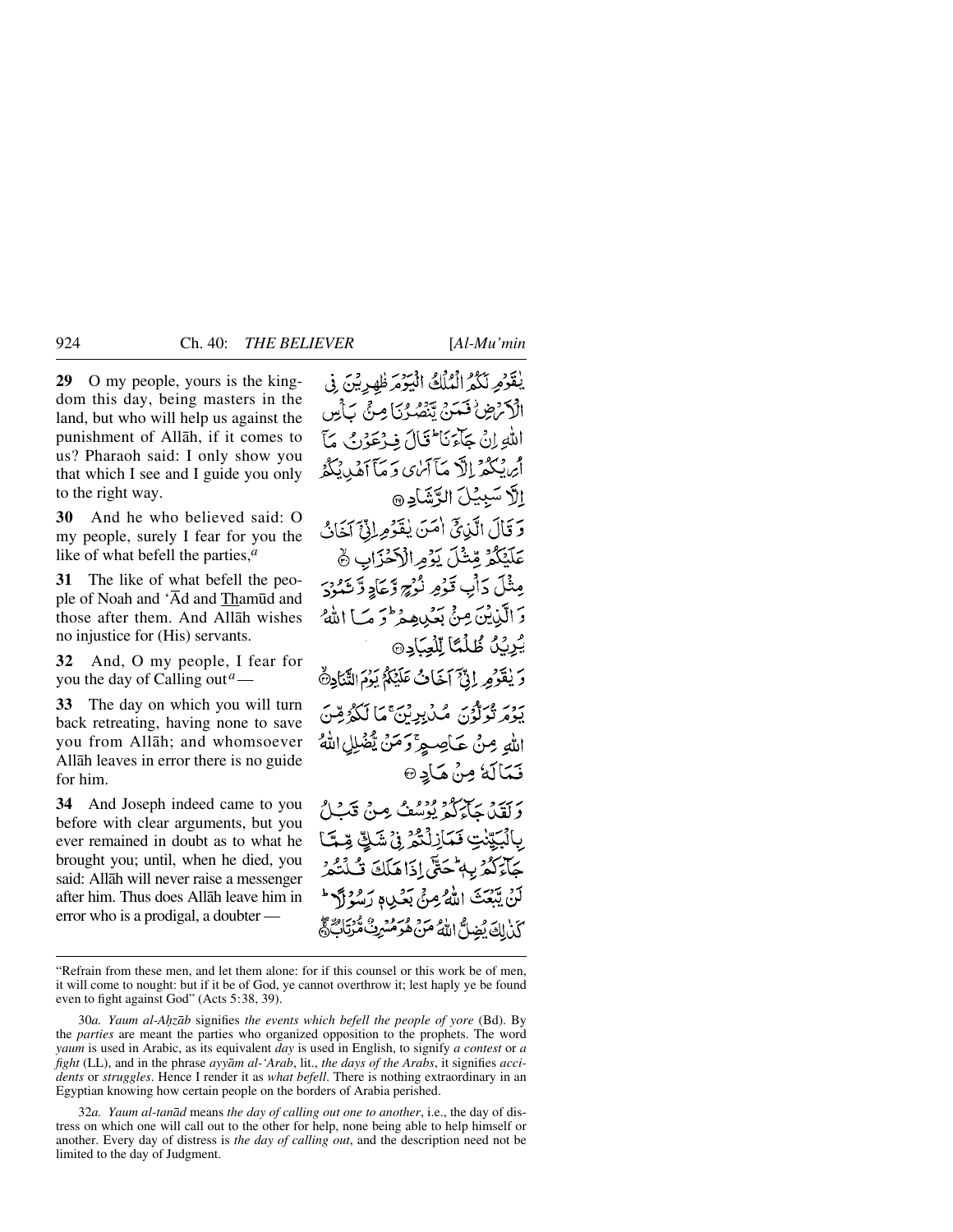**35** Those who dispute concerning the messages of Allåh without any authority that has come to them. Greatly hated is it by Allåh and by those who believe. Thus does Allåh seal every heart, of a proud, haughty one.

**36** And Pharaoh said: O Håmån, build for me a tower that I may attain the means of access —

**37** The means of access to the heavens, then reach the God of Moses, and I surely think him to be liar.*<sup>a</sup>* And thus the evil of his deed was made fairseeming to Pharaoh, and he was turned aside from the way. And the plot of Pharaoh ended in naught but ruin.

#### SECTION 5: **The End of Pharaoh's People**

**38** And he who believed said: O my people, follow me I will guide you to the right way.

**39** O my people, this life of the world is but a (passing) enjoyment, and the Hereafter, that is the abode to settle.

**40** Whoever does evil, he is requited only with the like of it; and whoever does good, whether male or female, and he is a believer, these shall enter the Garden, to be given therein sustenance without measure.

**41** And O my people, how is it that I call you to salvation and you call me to the Fire?

**42** You call me to disbelieve in Allåh and to associate with Him that of وَ قَالَ الَّذِيقَ أَمَنَ يُقَوِّمِ اتَّبِعُوۡنِ آهُيْكُمُ سَبِيَّلَ الرَّشَادِةَ يفوَوِراتَمَا هٰذِهِ الْحَيْرَةُ الدُّنْيَامَتَاعٌ وَّ إِنَّ الْأَحْضَرَةَ هِيَ دَائِرُ الْقَيْدَايِرِ ۞ مَنْ عَمِيلَ سَيِّئَةً فَبَلَا بُجُزْيِ الْآ مِثْلَهَا ۚ دَ مَنْ عَمِيلَ صَالِحًـا مِّنْ ذَكَرٍ أَوْ أَنْثَىٰ وَ هُوَ مُؤْمِنٌ نَأُولَيْكَ يَدْخُلُوْنَ الْجَنَّةَ يُرْيَ وُّوْنَ فِيْهَا *پٽيز*وسَاپ ۞ وَيْقَوْمِ مَالِيٍّ آدْعُوْكُمْ إِلَى النَّجْرِةِ وَ تَ كَمُؤْنَنِيٍّ إِلَى النَّاسِ هُ تَنْ عُرُّنَيْنُ لِأَكْفُرَ بِاللهِ وَأَشْرِكَ

<sup>37</sup>*a.* As Moses spoke of the Lord of the heavens and the earth, Pharaoh mocked at the idea by suggesting that he would build a tower to attack Moses' God.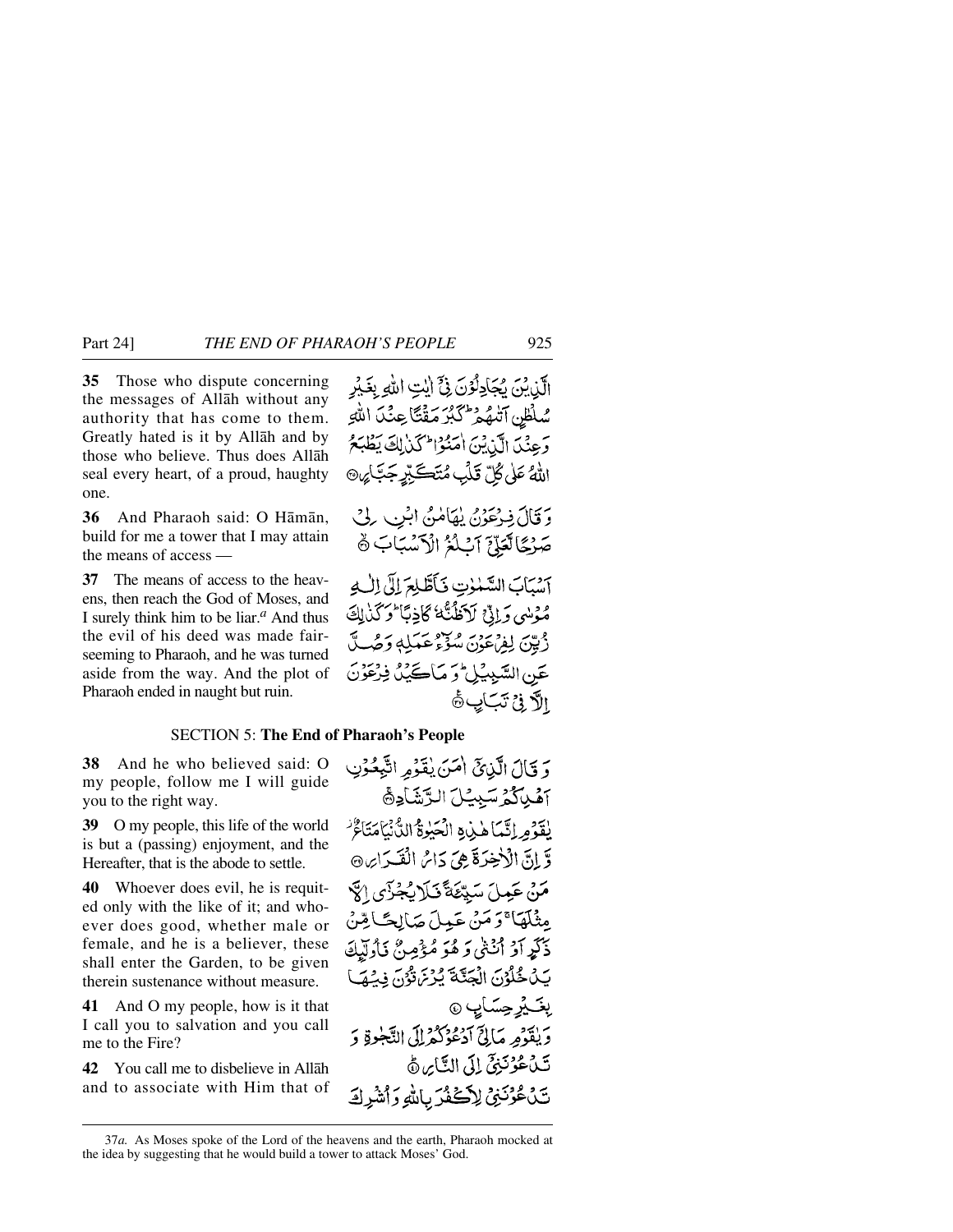which I have no knowledge, and I call you to the Mighty, the Forgiving.

**43** Without doubt that which you call me to has no title to be called to in this world, or in the Hereafter, and our return is to Allåh, and the prodigals are companions of the Fire.

**44** So you will remember what I say to you, and I entrust my affair to Allåh. Surely Allåh is Seer of the servants.

**45** So Allåh protected him from the evil that they planned; and evil chastisement overtook Pharaoh's people—

**46** The Fire. They are brought before it (every) morning and evening, and on the day when the Hour comes to pass: Make Pharaoh's people enter the severest chastisement.

**47** And when they contend one with another in the Fire, the weak saying to those who were proud: Surely we were your followers; will you then avert from us a portion of the Fire?

**48** Those who were proud say: Now we are all in it: Allåh has indeed judged between the servants.

**49** And those in the Fire will say to the guards of hell: Pray to your Lord to lighten our chastisement for a day.

**50** They will say: Did not your messengers come to you with clear arguments? They will say: Yea. They will say: Then pray. And the prayer of the disbelievers goes only astray.

بِهِ مَاكِيْسَ بِيْ بِهِ عِبْدُهُ ٰوَّ آيَا ادعوكوراتي التزيز التكاير، لَاجَدَمَ أَنَّبَآ تَدۡ هُوۡنَهُمۡٓ إِلَيۡ لَمُنۡسَ لَهُ دَعْرَةٌ فِي الدَّنْيَا رَلَا فِي الْأَخِرَةِ وَآنَّ مَرَدَّنَاً إِلَى اللهِ وَآنَّ الْمُسْرِفِيْنَ هُمْ أَصْعٰبُ النَّايِرِ @ بِرِيَّةٍ مُعْرُودِينَ مَا آَوُدُوا لَكُوْ وَأَفَوِّقُ آمْنِ فِي إِلَى اللَّهِ إِنَّ اللَّهَ بَصِيْرٌ بِالْعِبَادِ @ فَوَقْبِهُ اللَّهُ سَتِيَاتٍ مَا مَكَرْدُاوَجَاقَ بِالِ فِرْعَوْنَ سُؤْءُ الْعَذَابِ ﴾ آلتَامُ يُعْرَضُوْنَ عَلَيْهَا عُبِّدُوًّا وَّ عَشِيَّا ۚ وَ يَوْمِرْتَقَوْمُ السَّاعَةُ ۚ أَدْخِلْوًا (أَرَفِيْحَدْنَ آتَنَبِيَّ الْعَيْنَابِ @ وَإِذْ يَسْيَاجِحُونَ فِي الثَّارِ فَيَقْوَلُ الصَّعَفَوْ ا لِلَّيْنِ يَنْ اِسْتَكْبَرُ وَإِنَّا َكُنَّا لَكُمْ تَبَكَأُ فَهَلْ بِرْ وُدٍ وَدِوْرٍ بِحَدَّا نَصِيْبَاً قِينَ النَّابِرِ۞ قَالَ الَّذِيْنَ اسْتَكْبَرُ وَإِلَيَّا كُلُّ فِيْهَا ۖ انَّ اللَّهَ قَيْ حَكَّمَ بَيْنَ الْعِبَادِ@ وَ قَالَ الَّذِيْنَ فِي التَّائِ لِخَيْرَنَةِ جَهَنَّهَ ادْعُوْا رَبَّكُمْ يُخَفِّفْ عَنَّا يَوْمًا قِنَ الْعَذَابِ @ قَالَةَ إِدَيْهَ تَكُ تَأْتِبُكُمْ مُ سُلُكُمْ يالْبَيّنتِ فَالْوَابَلْى قَالُوْا فَادْعُوْا وَمَا دُنَيْءُ الْكَنْفِدِيْنَ الْآدِفِيِّ ضَبِيلُ ۞

#### SECTION 6: **Messengers Receive Divine Help**

**51** We certainly help Our messengers, and those who believe, in this

إِنَّالَذَهُمْ رُسُلَنَا وَإِلَّذِينَ أَمَنْتُوْا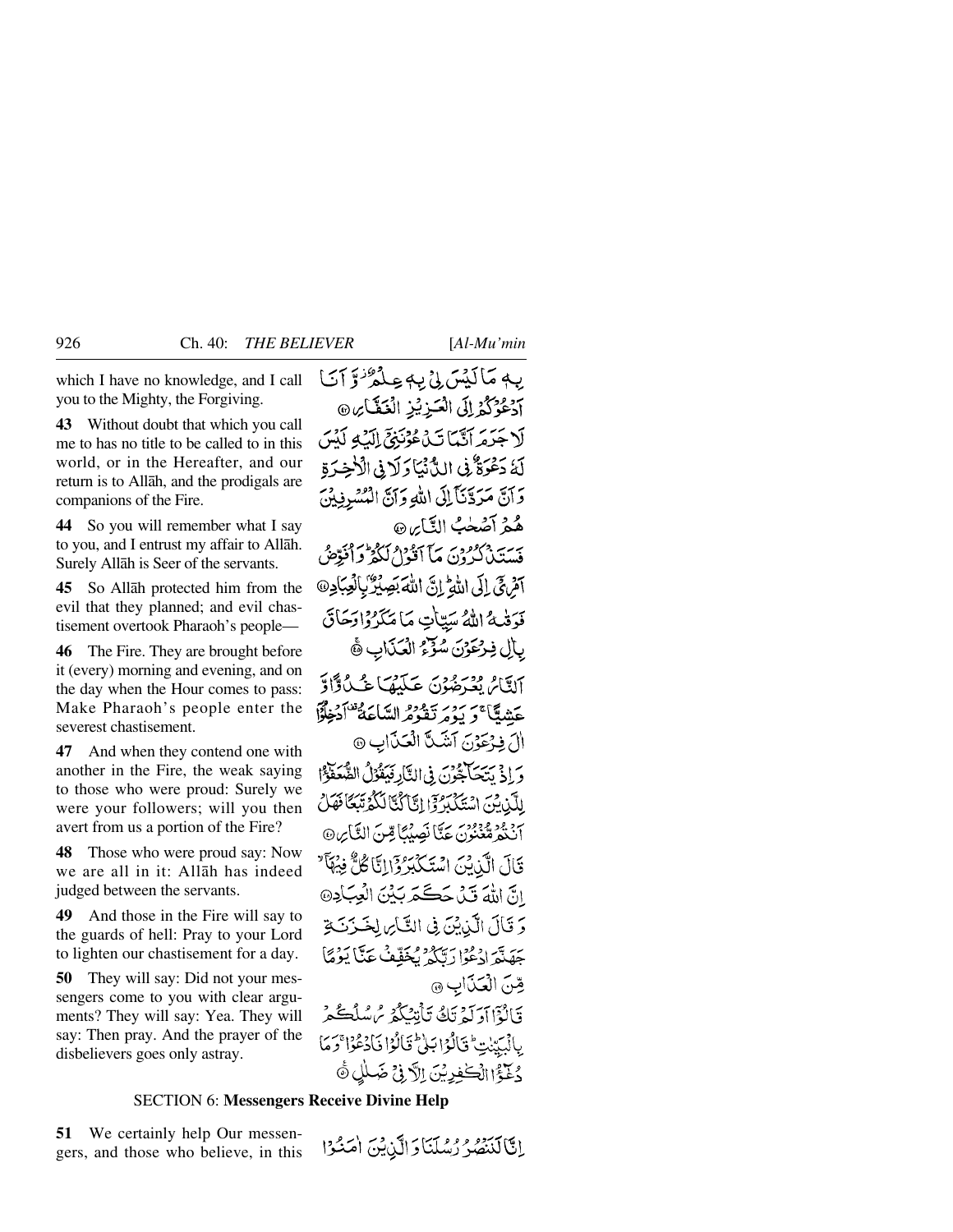world's life and on the day when the witnesses arise*a*—

**52** The day on which their excuse will not benefit the unjust, and for them is a curse and for them is the evil abode.

**53** And We indeed gave Moses the guidance, and We made the Children of Israel inherit the Book —

**54** A guidance and a reminder for men of understanding.

**55** So be patient; surely the promise of Allåh is true; and ask protection for thy sin*<sup>a</sup>* and celebrate the praise of thy Lord in the evening and the morning.

ِ فِي الْجَيْرِةِ اللَّهُ بِيَا وَيَوْمَ يَقُومُ الْأَنْتَهَادُهُ يدرس المجمع الطليبين معرار ووربرو اللَّعۡنَةُ وَكَهُمۡ سُوۡءُ اللَّاسِ @ وَلَقَدْ الْيَيْنَاهُوْسَى الْهُلْي وَأَوْرَثَنْنَا بَنِيٍّ إِسْتِرَاءِيَّلَ الْڪِتُبَ ۾ُ هُدَّى وَّذِكْرُى لِأُولِي الْأَلْبَابِ @ فَاصْبِرْ إِنَّ وَعَلَّمَ اللَّهِ حَقٌّ وَّاسْتَغْفِرْ لِدَٰٓ ثَبِكَ وَ سَيِّحۡ بِحَمْنِ رَبِّكَ بِٱلۡعَنِيِّ **دَ الْاِنْڪَ**ائِرِ @

55*a.* The words *istaghfir-li-dhanbi-ka* occurring here, and repeated in 47:19, do not negative the claim made repeatedly that the Prophet was sinless. Fully five times the Holy Prophet is described in the Holy Qur'ån as being one who purified others from sin, in 2:129, 151; 3:164; 9:103, and 62:2. How could a sinful man purify others from sins? In fact, we do not find any prophet or reformer so plainly described as a purifier of others as the Holy Prophet Muhammad. Again, the Holy Prophet is repeatedly spoken of in the Holy Qur'ån as walking in the way of perfect righteousness and entire submission to Allåh. Obedience to the Messenger is obedience to Allåh (4:80); if you love Allåh, then follow me, Allåh will love you (3:31). In the presence of these and a hundred other statements of a similar nature, sin could not be attributed to him. A perusal of the Holy Book further proves that the Qur'ån does not allow us to attribute sin to any prophet: "They speak not before He speaks, and according to His command they act" (21:27).

The significance of *dhanb* has already been fully explained in 3:11*a*. The other word occurring here is *istighfår*. It is of the measure of *istif'ål*, and signifies the asking of *ghafr* or *maghfirah*. According to R, *ghafr* means *the covering of a thing with that which will protect it from dirt*. Hence the words *ghufrån* and *maghfirah* on the part of Allåh signify, according to the same authority, *His granting protection to His servants against chastisement*. And *istaghfara* is explained as meaning *he sought of God covering* or *forgiveness* or *pardon* (T, LL). It will thus be seen that the idea of protection is the dominant idea in the word *ghafr* and its derivatives, and the word not only signifies the *foregiveness of sin*, but also the *covering of sin*, which is really the *granting of protection against sin*. That *ghafr* means *protection against the punishment of sin* as well as *protection against the commission of sin*, is made clear by Qastalani in his commentary of *Bukhari*: Al-ghafru *al-sitru wa huwa immå baina-l-'abdi wa-l-dhanbi wa immå baina-l-dhanbi wa 'uq∂batihß*, i.e., *ghafr* means *protection*, and it is either a *protection of the servant from sins* or a *protection from the punishment of sin*. It is therefore protection in the first sense that is meant here, protection from sins, a protection from the imperfections of human nature, which make a man liable to sin unless he is protected by Allåh. In fact, wherever the

<sup>51</sup>*a.* The emphatic promise that the Prophet will be helped in this life, too, was made at a time when he was being persecuted, and there was not the least indication that his powerful opponents would be vanquished.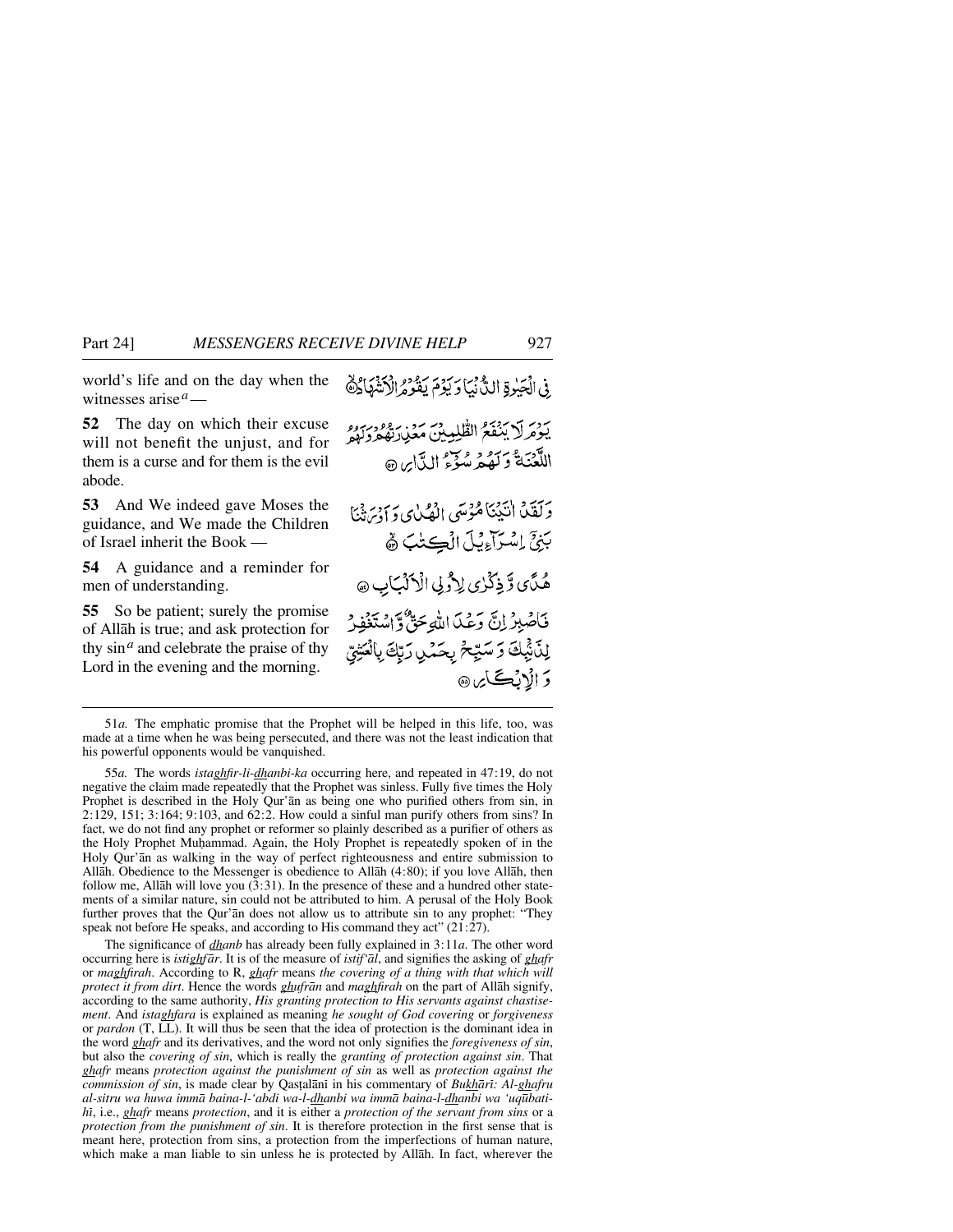**56** Those who dispute about the messages of Allåh without any authority having come to them, there is naught in their breasts but (a desire) to become great, which they will never attain. So seek refuge in Allåh. Surely He is the Hearing, the Seeing.

**57** Assuredly the creation of the heavens and the earth is greater than the creation of men; but most people know not.*<sup>a</sup>*

**58** And the blind and the seeing are not alike, nor those who believe and do good and the evildoers. Little do you mind!

**59** The Hour is surely coming there is no doubt therein — but most people believe not.

**60** And your Lord says: Pray to Me, I will answer you. Those who disdain My service will surely enter hell, abased.

إِنَّ الَّذِيْنَ يُجَادِلُوْنَ فِيَّ إِيْتِ اللَّهِ بِغَيْرِ سُلْطِنِ اَتْنَهُمْ إِنْ فِي صُلُوْرِهِمْ ٳڷٲڮڹۯ۠ۿٵڡؙٛ۠؏ۑڹٳڸۼؙۣؽٷؚٙڮٲۺؾٙڂۣڹٛ بِاللَّهِ ۖ إِنَّ هُوَ السَّمِيْعُ الْبَصِيْرُ ۞ لَخَلَقَى السَّبْنِاتِ وَ الْأَسْ ضِ ٱكْبُرُّ مِنْ خَلْقِ النَّاسِ وَ لِكِنَّ أَكْثَرُ النَّاسِ لَا يَعۡلَمُوۡنَ ۞

وَمَا يَسْتَوِى الْأَعْلَى وَ الْبَصِيْرُةُ وَ الَّذِيْنَ اٰمَنُوۡا دَعَبِيلُوۡاالصَّلِحٰتِ وَ لَا الْمُبِيحٌ فِمَ تَبِيبُكَمْ مِّا تَتَنَاكَرُونَ ۞ إِنَّ السَّاعَةَ لَأَنِّيَهُ ۖ لَأَرَبَّبَ فِيْهَا وَلَٰكِنَّ آَكَتْنَرَ النَّاسِ لَا يُؤْمِنُوْنَ® وَقَالَ رَبُّكُمُ ادْعُونَ ٱسْتَجِبُ لَكُمْ إِنَّ الَّذِينَ يَسْتَكَبِّرُوْنَ عَنْ عِبَادَتِيْ سَيَلْخُلُوْنَ جَهَنَّهُ وَخِرِيْنَ ﴾

### SECTION 7: **The Power of Allåh**

**61** Allåh is He Who made for you the night for resting in and the day for seeing. Surely Allåh is Full of grace to men, but most men give not thanks.

**62** That is Allåh, your Lord, the Creator of all things. There is no God but He. Whence are you then turned away?

آلَّهُ الَّذِي جَعَلَ لَكُمُ الَّيْلَ لِنَسْكُنُوْا فِيْكِ وَالنَّهَاسَ مُبْصِرًا لِنَّ اللَّهَ كَذَٰهِ فَضْلِ عَلَى النَّاسِ وَلٰكِنَّ اَكْثَرَالنَّاسِ **√ تشڪُرُوْنَ ۞** ذلكه الله برن محكم خالقي مجام منتهيء لَاَ إِلَٰہَ إِلَّا هُوَدٌّ فَأَنَّ تُؤْفَكُ وَالَّ

word *ghafr* or *istighf år* is used in connection with the righteous, as in 3:17, 7:151, 17:25, 40:7, etc., it is the protection from sin that is meant. See also 2:286*a* and 48:2*a*.

<sup>57</sup>*a.* Man is insignificant as compared with the vast creation of the heavens and the earth, yet he deems himself so great that he would not bow his head before the great Creator of this vast creation. But according to Abu-l-'Åliyah, by the *nås* (men) is here meant *Dajjāl*, or Anti-Christ. The *Ma'ālim al-Tanzīl* quotes the following hadīth: "Hishåm ibn 'Åmir relates having heard the Messenger of Allåh saying that from the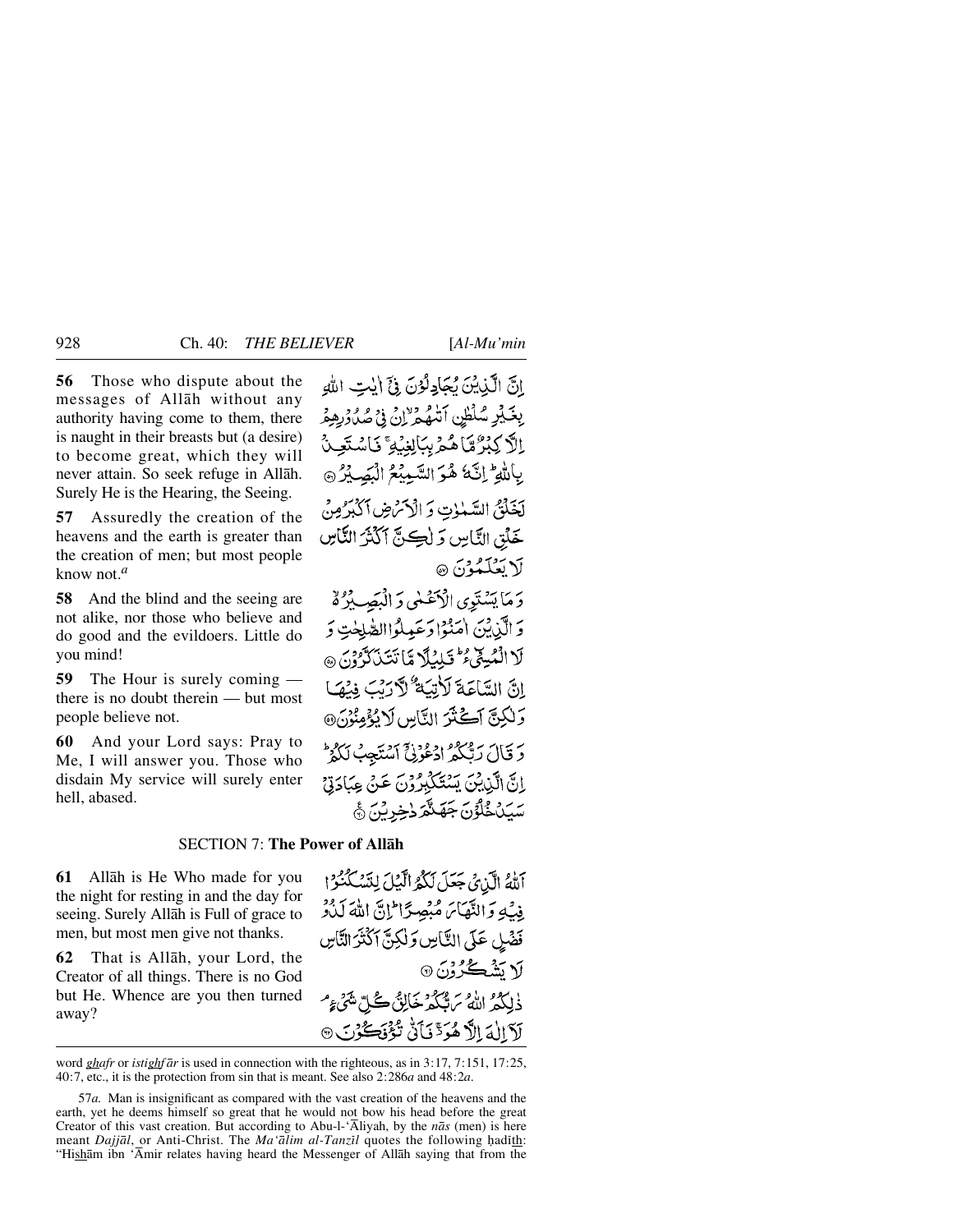**63** Thus are turned away those who deny the messages of Allåh.

**64** Allåh is He Who made the earth a resting-place for you and the heaven a structure, and He formed you, then made goodly your forms, and He provided you with goodly things. That is Allåh, your Lord — so blessed is Allåh, the Lord of the worlds.

**65** He is the Living, there is no God but He; so call on Him, being sincere to Him in obedience. Praise be to Allåh, the Lord of the worlds!

**66** Say: I am forbidden to serve those whom you call upon besides Allåh, when clear arguments have come to me from my Lord; and I am commanded to submit to the Lord of the worlds.

**67** He it is Who created you from dust, then from a small life-germ, then from a clot, then He brings you forth as a child, then that you may attain your maturity, then that you may be old; and of you are some who die before and that you may reach an appointed term, and that you may understand.

**68** He it is Who gives life and causes death, so when He decrees an affair, He only says to it, Be, and it is.

كَذَٰلِكَ يُؤْذَلِكُ الَّذِيْنَ كَانُوْا بِالْيِتِ اللهِ يَجْحَدُوْنَ ۞ آناءُ الَّذِي حَعَلَ لَكُمُ الْأَدْضَ قَرَارًا وَّ السَّيَأْمَرُ بِنَآءً وَّ صَوَّىٰ كَثِيرٌ فَأَحْسَنَ صُورَ وَقَرَّمَ رَبِّكُمْ مِّنَ الطَّيِّبِ تَذٰلِكُمُ اللَّهُ سَيُّكُّرُ مُخَبِّرَكَ اللَّهُ رَبُّ الْعٰلَيْدِينَ هُوَ الْبَيُّ لَأَ الْمَالاً هُوَ فَبَادَعُهُ دَيْ مُخْلِصِيْنَ لَمُّ الدِّيْنَ الْآخَمُ لِلَّٰهِ مَ بِّ الْعٰلَيِينَ ۞ قُبْلُ إِنَّىٰ نُهِيْتُ آنُ آَعْبُ الَّذِيْنَ تَدْعُنُنَ مِنْ دُرُنِ اللَّهِ لَمَّا حَاءَنَىَ الْبَيِّيْنِ صِنْ تَرَابِّيْ فَرَ أَصِرْتُ آنَ أَسْلِمَ لِرَبِّ الْعٰلَيِّينَ @ هُوَالَّذِي خَلَقَكُمْ مِّنْ نْدَابِ نَهُمَّ مِنْ تُطْفَةٍ ثُمَّ مِنْ عَلَقَةٍ ثُمَّ وَفَرِجُكُمْ طِفْلًا تُمَّ لِتَبَاْدُوْٓ آَشُدًّا كُمْ تْقُرِّلِتَكْوُنُوْاشْيُوْجًا ۚ وَمِنْڪُمْ مَنْ يَّتَتَرَقُّ مِنْ قَبَلُ وَلِتَبَلَّغُوْٓ الصَلَّا مستى تركعائكم تعقلون ھ هُوَالَّذِيْ يُحْيِ وَيُبِيِيَتَّ فَبَاذَاقِضَى آصُرًا فَإِنَّهَمَا يَقُولُ لَمَأْكُنُ فَدَكَّرُو فِي هَا

#### SECTION 8: **The End of Opposition**

**69** Seest thou not those who dispute concerning the messages of Allåh? How are they turned away?—



creation of man to the coming of the Hour, there is no creation greater in temptation than Anti-Christ".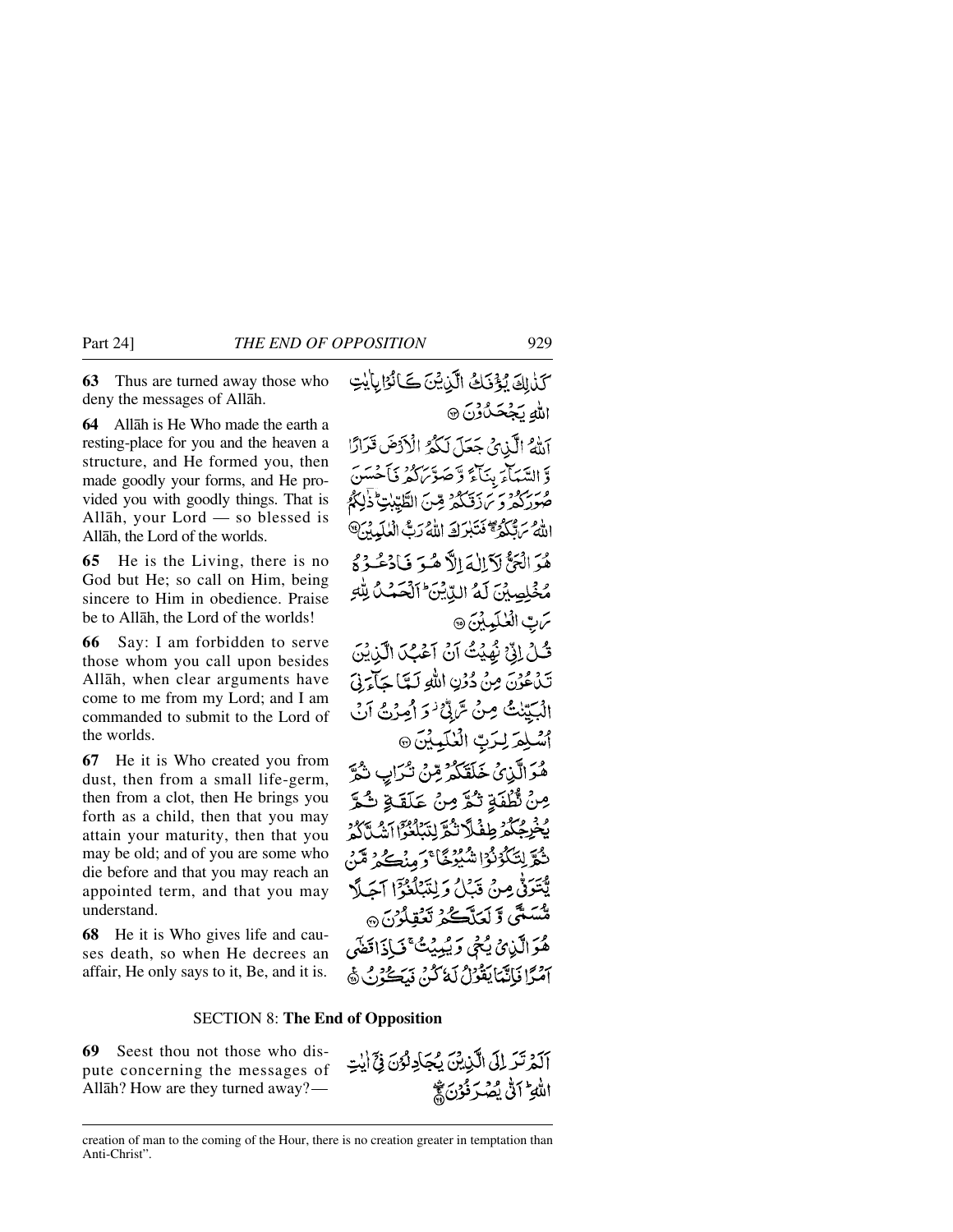**70** Those who reject the Book and that with which We have sent Our messengers. But they shall soon know.

**71** When the fetters are on their necks and the chains. They are dragged.

**72** Into hot water; then in the Fire they are burned.

**73** Then it is said to them: Where is that which you used to set up

**74** Besides Allåh? They will say: They have failed us; nay, we used not to call upon anything before. Thus does Allåh confound the disbelievers.

**75** That is because you exulted in the land unjustly and because you behaved insolently.

**76** Enter the gates of hell to abide therein; so evil is the abode of the proud.

**77** Therefore be patient, surely the promise of Allåh is true. But whether We make thee see part of what We threaten them with, or cause thee to die, to Us shall they be returned.*<sup>a</sup>*

**78** And certainly We sent messengers before thee — of them are those We have mentioned to thee and of them are those We have not mentioned to thee. Nor was it possible for a messenger to bring a sign except with Allåh's permission; so when Allåh's command comes, judgment is given with truth, and those who treat (it) as a lie are lost.

الَّذِينَ كَذَّبُرُا بِالْكِتْبِ وَبِمَآ آرُسَلْنَا يه رُسُلَنَا فَسَوْنَ يَعْلَمُوْنَ ﴾ إذ الْكَفَّلْكُ فِيَّ أَعْنَاقِهِمْ وَاللَّهَ وو سووي د<br>بسجبون& فِي الْجَمِيْمِ لَهُ نُعَرَّ فِي النَّارِ بِسَجَرُونَ ﴾ نْعٌ قِبْلَ لَهُمْ أَيْنَ مَا كُنُنْهُمْ ؿ۠ڎ<sub>ٮ</sub>ڔڪُرُن۞ مِنْ دُوۡنِ اللَّهِ ۖ قَالَٰؤَا ضَلَّٰؤُا حَكَّا كَـٰلُ لَّهُمْ نَكُدُ، نَبْنُ عُوْا مِنْ قَبْلُ شَيْءًا ۖ كَنْ لِكَ يُضِلُّ اللهُ الْكَٰفِرِيْنَ ۞ ذٰلِكُمُ بِيمَا كُنْتُمْ تَفْرَحُوْنَ فِي الْإِرْضِ بِغَيْرِ الْمَحِنّ وَبِيمَا كُنْنَهُ وَيَدْرُونَ ﴾ أَدْخُلُوْٓا آبْدَابَ جَهَنَّهَ خَلِدِيْنَ فِيهَآَ ۚ فَبِئْسٌ مَنْزَى الْمُتَكَبِّرِيْنَ۞ فَأَصْبِرُ إِنَّ وَعُدَااللَّهِ حَقٌّ ۚ فَمَالَةًا نُرِيَّكَ بَعْضَ الَّذِيْ نَعِيْهُمْ أَوْ بِيَسِيَّتِ فَالَّذِيَا فِرْجَعُوْنَ ۞ د آپیزین این دید آب در آب در تعلی مِنْهُمْ مِّنْ قَصَصْنَا عَلَيْكَ وَمِنْهُمْ مَّنْ لَّهُ نَفْصُصْ عَلَيْكَ وَمَا كَانَ لِرَسُوْلِ آنُ تَأْتِيَ بِأَيَاةٍ إِلاَّ بِإِذْنِ اللَّهِ ۚ فَبِإِذَا جَأَءَ آمَٰنُ اللَّهِ قُضِيَ بِالْعَقِّ وَخَسِرَ هُنَالِكَ الْمُبْطِلُوْنَ ﴾

<sup>77</sup>*a.* The statement is made only to emphasize that they must suffer the evil consequences of their deeds, whether the Prophet lives to see their punishment or dies before they are punished.